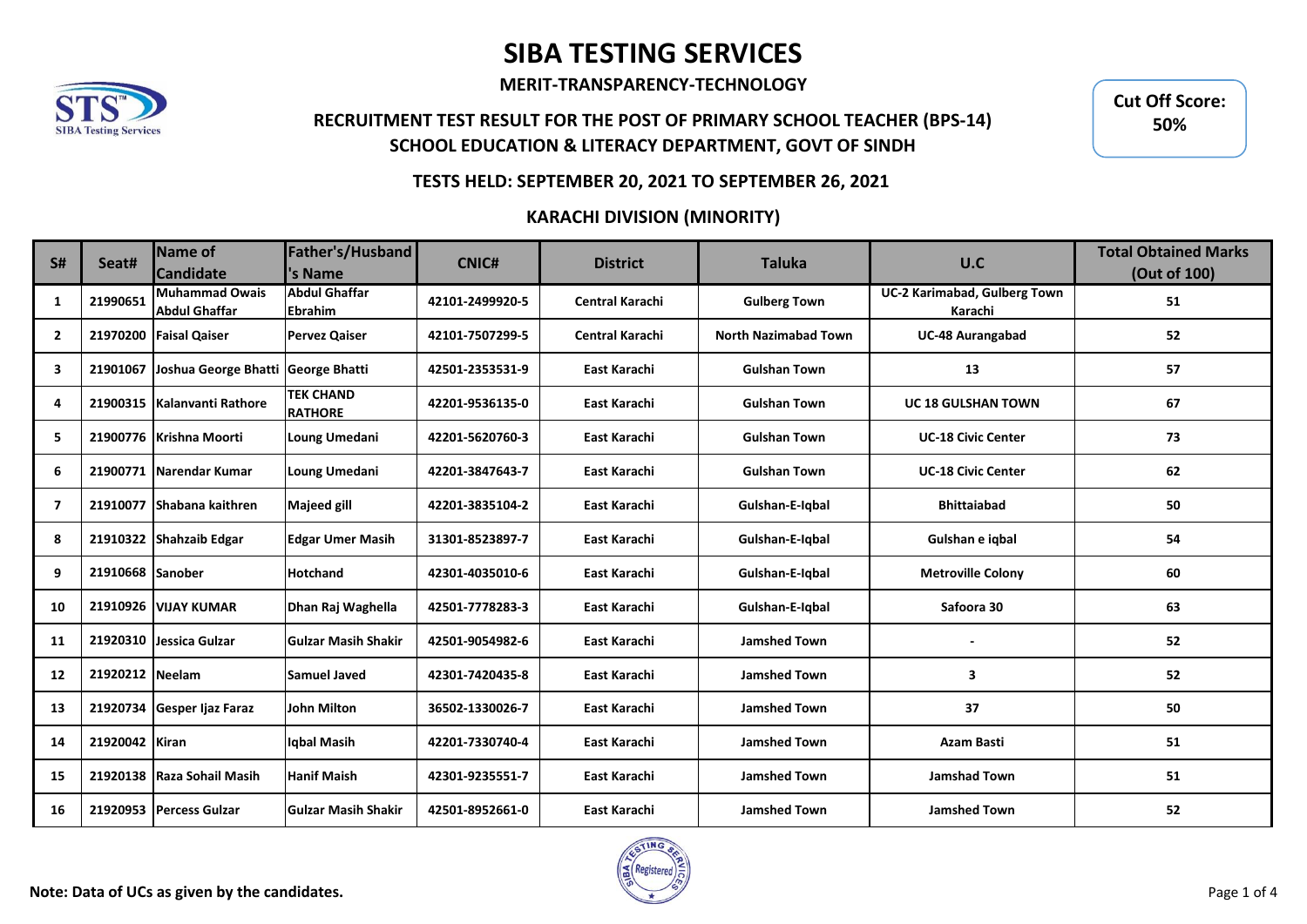**MERIT-TRANSPARENCY-TECHNOLOGY**

## **RECRUITMENT TEST RESULT FOR THE POST OF PRIMARY SCHOOL TEACHER (BPS-14) SCHOOL EDUCATION & LITERACY DEPARTMENT, GOVT OF SINDH**

**Cut Off Score: 50%**

#### **TESTS HELD: SEPTEMBER 20, 2021 TO SEPTEMBER 26, 2021**

### **KARACHI DIVISION (MINORITY)**

| <b>S#</b> | Seat#            | Name of<br><b>Candidate</b>                | Father's/Husband<br>'s Name | <b>CNIC#</b>    | <b>District</b>      | <b>Taluka</b>           | U.C                             | <b>Total Obtained Marks</b><br>(Out of 100) |
|-----------|------------------|--------------------------------------------|-----------------------------|-----------------|----------------------|-------------------------|---------------------------------|---------------------------------------------|
| 17        | 21920882 zanobia |                                            | shamaun patras              | 42301-7162354-2 | East Karachi         | <b>Jamshed Town</b>     | none                            | 50                                          |
| 18        |                  | 21920099 Joyna Japhath                     | Japhath Bhatti              | 42301-2692649-0 | East Karachi         | <b>Jamshed Town</b>     | <b>UC04</b>                     | 58                                          |
| 19        | 21920790         | <b>Amber Javed</b><br><b>Sahotara</b>      | <b>S</b> M Javed            | 42301-3982554-8 | East Karachi         | <b>Jamshed Town</b>     | <b>UC1</b>                      | 69                                          |
| 20        |                  | 21920231 Sonia tariq                       | Simon samson                | 42301-3998529-2 | East Karachi         | <b>Jamshed Town</b>     | Unoin committe 36               | 55                                          |
| 21        | 21940052         | Isunita                                    | <b>NAVEED SHAHZAD</b>       | 42401-4701533-2 | Kemari               | <b>Baldia Town</b>      | 05                              | 53                                          |
| 22        |                  | 21810607 SEETA JEEWAN                      | Jeewan                      | 42201-4751253-6 | Korangi Karachi      | Korangi Town            | 45                              | 54                                          |
| 23        |                  | 21810125 Iftikhar Aslam                    | <b>Aslam Masih Fasih</b>    | 42201-0629758-7 | Korangi Karachi      | Korangi Town            | Korangi                         | 59                                          |
| 24        | 21810009         | <b>Oliver Cornelius</b>                    | <b>Samuel</b>               | 42201-6863656-7 | Korangi Karachi      | Korangi Town            | <b>UC-07</b>                    | 55                                          |
| 25        | 21810301         | <b>UUENTA RATHORE</b>                      | Dayal Das                   | 42301-3461139-8 | Korangi Karachi      | Korangi Town            | <b>UC-36</b>                    | 75                                          |
| 26        |                  | 21820122 Fozia Jamil                       | Muhammad Jamil              | 42201-0238367-0 | Korangi Karachi      | Landhi Town             | Landhi                          | 51                                          |
| 27        |                  | 21790402 Inida michael                     | <b>Imichael</b>             | 42201-1112057-2 | Korangi Karachi      | <b>Shah Faisal Town</b> | shah faisal                     | 52                                          |
| 28        |                  | 21670425 Reshman Oad                       | <b>Wazir Chand Oad</b>      | 42501-6042021-0 | Malir Karachi        | <b>Bin Qasim Town</b>   | <b>UC 22</b>                    | 54                                          |
| 29        |                  | 21670306 SAGAR KUMAR                       | <b>TERATH DASS</b>          | 42501-6242467-7 | <b>Malir Karachi</b> | <b>Bin Qasim Town</b>   | uc22                            | 50                                          |
| 30        |                  | 21670257 Susheela khatri                   | Haresh kumar                | 44201-3477327-8 | <b>Malir Karachi</b> | <b>Bin Qasim Town</b>   | Union Council 21 Joreji phase-1 | 58                                          |
| 31        | 21670501         | <b>Govind Sunny Devol</b><br><b>Khatri</b> | <b>Bakhto Mal Khatri</b>    | 44202-6095165-1 | <b>Malir Karachi</b> | <b>Bin Qasim Town</b>   | Union Counsil 21 Joreji         | 55                                          |
| 32        |                  | 21660118 Sooraj rishi                      | <b>DAYANAND</b>             | 42201-5387165-7 | <b>Malir Karachi</b> | <b>Malir Town</b>       | bhittaiabad UC 13               | 52                                          |

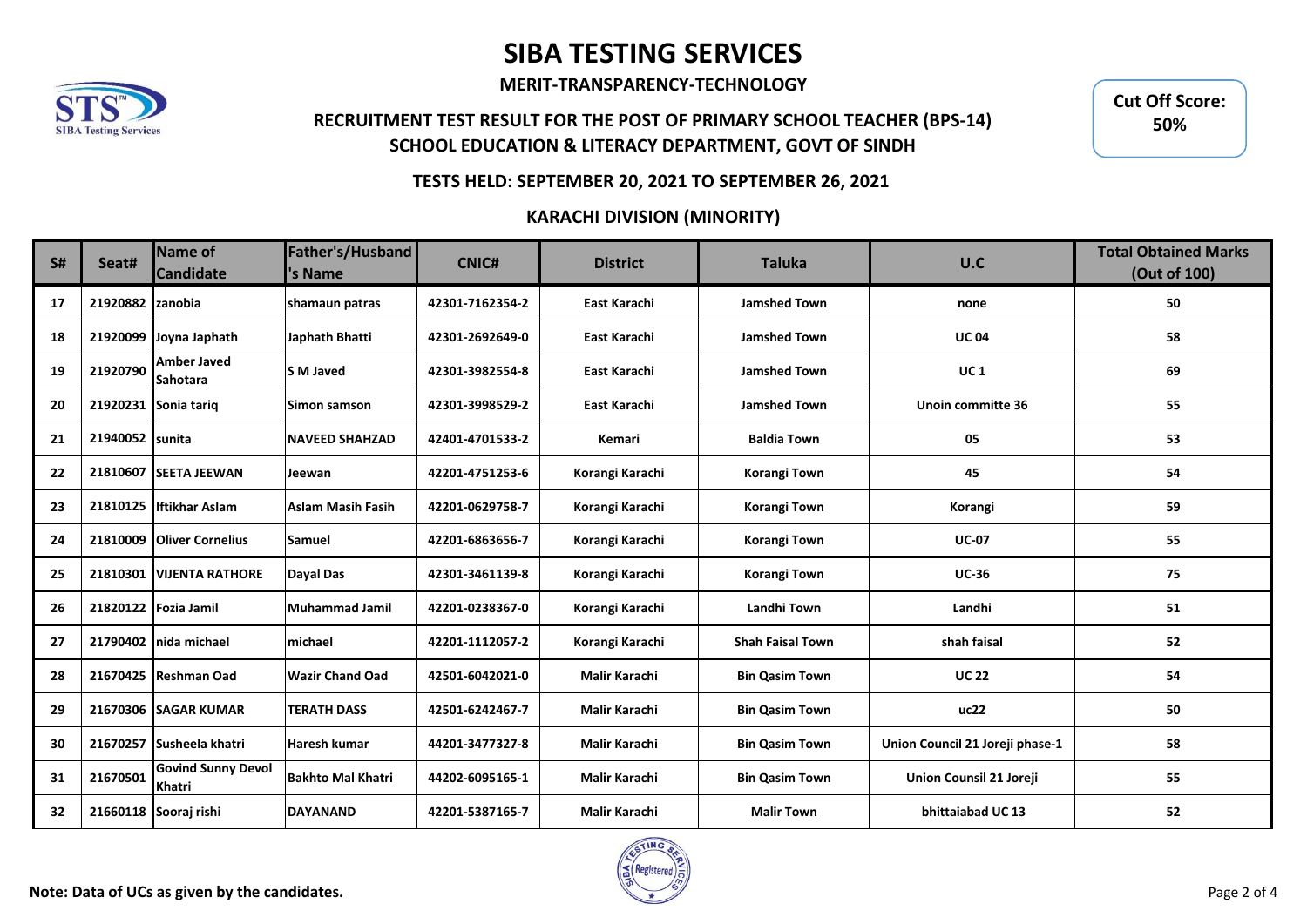**MERIT-TRANSPARENCY-TECHNOLOGY**

## **RECRUITMENT TEST RESULT FOR THE POST OF PRIMARY SCHOOL TEACHER (BPS-14) SCHOOL EDUCATION & LITERACY DEPARTMENT, GOVT OF SINDH**

**Cut Off Score: 50%**

#### **TESTS HELD: SEPTEMBER 20, 2021 TO SEPTEMBER 26, 2021**

### **KARACHI DIVISION (MINORITY)**

| <b>S#</b> | Seat#              | Name of<br><b>Candidate</b>      | Father's/Husband<br>'s Name | <b>CNIC#</b>    | <b>District</b>      | <b>Taluka</b>      | U.C                                       | <b>Total Obtained Marks</b><br>(Out of 100) |
|-----------|--------------------|----------------------------------|-----------------------------|-----------------|----------------------|--------------------|-------------------------------------------|---------------------------------------------|
| 33        |                    | 21660755 Munesh Kumar            | <b>Kishor Kumar</b>         | 42301-7188043-9 | <b>Malir Karachi</b> | <b>Malir Town</b>  | Union Council No 4 Malir Town,<br>Karachi | 60                                          |
| 34        |                    | 21840020 Ravisha Bai             | <b>Aneel Kumar</b>          | 42301-9937780-0 | South Karachi        | <b>Civil Line</b>  | civil line                                | 51                                          |
| 35        |                    | 21850030 Danyal Singh            | Joginder Singh              | 42301-8979481-1 | South Karachi        | Garden             | <b>Garden West</b>                        | 55                                          |
| 36        |                    | 21870234 Dithia Thalai           | Thalai                      | 42301-0894103-8 | South Karachi        | <b>Lyari Town</b>  | Karachi                                   | 52                                          |
| 37        |                    | 21860281 Felius Perveiz Nawab    | <b>Perveiz Nawab</b>        | 42301-5696542-3 | South Karachi        | <b>Saddar Town</b> | Saddar                                    | 61                                          |
| 38        |                    | 21860896 Sonia Zeeshan           | zeeshan james               | 42401-3968275-4 | South Karachi        | <b>Saddar Town</b> | 17                                        | 51                                          |
| 39        |                    | 21860630 Koonj Haresh            | Haresh kumar                | 45104-8019151-2 | South Karachi        | <b>Saddar Town</b> | clifton                                   | 58                                          |
| 40        | 21860811 Rabail    |                                  | <b>Ambrat Rai</b>           | 42201-2590746-6 | South Karachi        | <b>Saddar Town</b> | Doli Khata                                | 56                                          |
| 41        |                    | 21860553 Rohit Kumar             | <b>Ashok Kumar</b>          | 45204-7099273-3 | South Karachi        | <b>Saddar Town</b> | <b>Jamshed Town</b>                       | 53                                          |
| 42        |                    | 21860106 Rahul Ghazi             | <b>Baboo Shankar Lal</b>    | 42301-5769338-3 | South Karachi        | <b>Saddar Town</b> | Saddar Town - UC 08 - Ferer Town          | 50                                          |
| 43        | 21860754           | Lajvanti Pardeep<br><b>Kumar</b> | Pardeep Kumar               | 42301-5938806-0 | South Karachi        | <b>Saddar Town</b> | saddar, south karachi                     | 57                                          |
| 44        | 21860766 kabir     |                                  | <b>Budharam</b>             | 42301-1056908-9 | South Karachi        | <b>Saddar Town</b> | U.C. no.1 saddar town                     | 72                                          |
| 45        |                    | 21860847 Omina Parmar            | <b>Navin Chandra</b>        | 42301-0762837-6 | South Karachi        | <b>Saddar Town</b> | <b>UC</b>                                 | 59                                          |
| 46        | 21860241 Sara asif |                                  | Asif mushtag                | 34101-4966808-8 | South Karachi        | <b>Saddar Town</b> | Uc <sub>2</sub>                           | 51                                          |
| 47        |                    | 21860454 Muftah Mariyam          | Noor ul Amin Chohan         | 42301-4752239-8 | South Karachi        | <b>Saddar Town</b> | <b>UC 21 Gazderabad</b>                   | 52                                          |
| 48        | 21860792 Mehak     |                                  | Raj Kumar                   | 42301-3703767-2 | South Karachi        | <b>Saddar Town</b> | <b>UC 25 Saddar Town</b>                  | 55                                          |